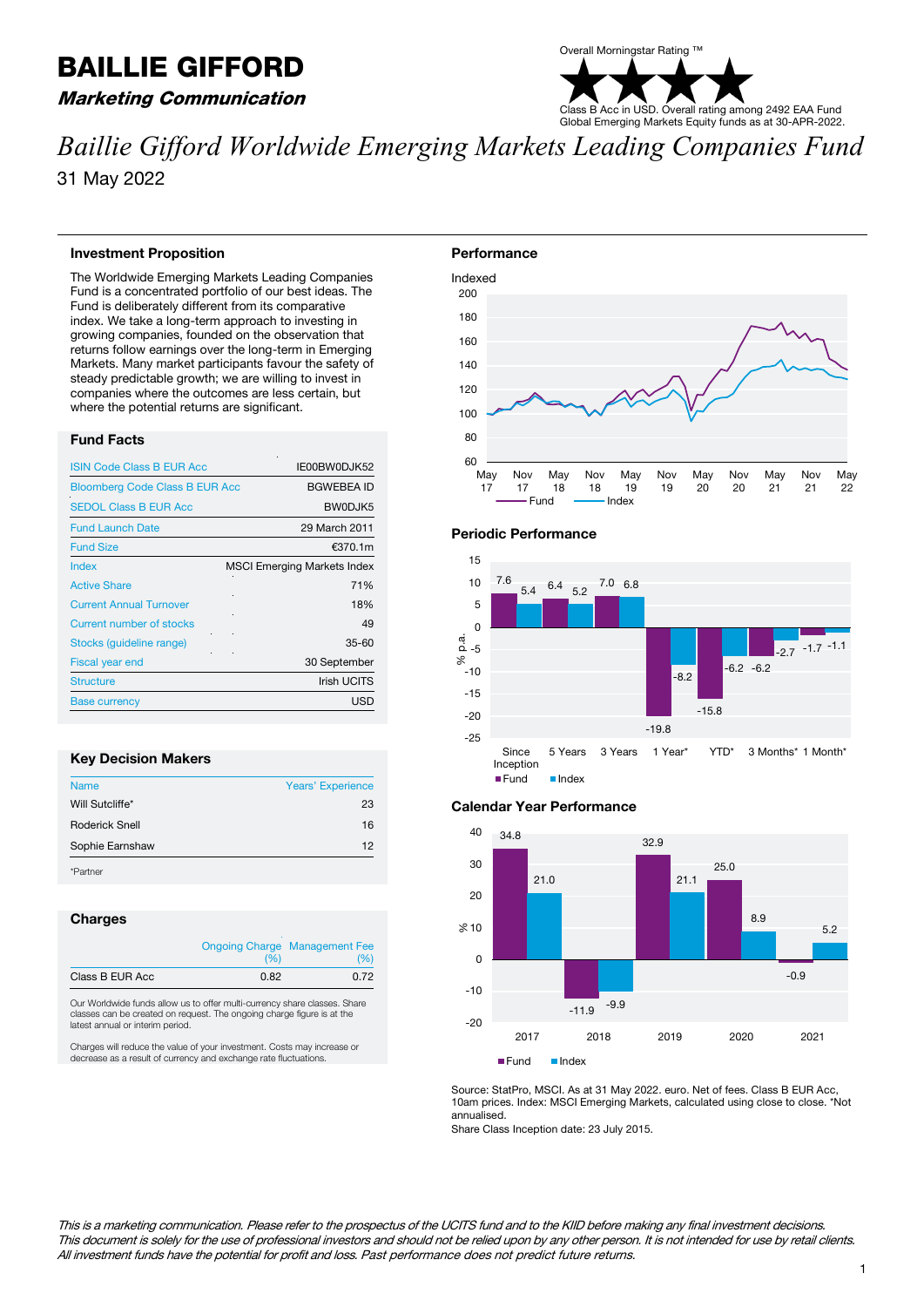#### **Sector Exposure**



|    |                               | %    |
|----|-------------------------------|------|
| 1  | <b>Information Technology</b> | 26.3 |
| 2  | <b>Financials</b>             | 22.8 |
| 3  | <b>Consumer Discretionary</b> | 21.4 |
| 4  | Energy                        | 11.6 |
| 5  | <b>Communication Services</b> | 7.0  |
| 6  | <b>Materials</b>              | 6.3  |
|    | Industrials                   | 2.5  |
| 8  | <b>Health Care</b>            | 0.2  |
| 9  | <b>Consumer Staples</b>       | 0.0  |
| 10 | Cash                          | 2.0  |
|    |                               |      |

#### **Top Ten Holdings**

|                | <b>Holdings</b>            | % of Total Assets |
|----------------|----------------------------|-------------------|
|                | <b>TSMC</b>                | 9.9               |
| $\overline{2}$ | <b>Samsung Electronics</b> | 9.4               |
| 3              | Petrobras                  | 6.4               |
| $\overline{4}$ | <b>Reliance Industries</b> | 5.2               |
| 5              | Alibaba                    | 4.5               |
| 6              | Ping An Insurance          | 4.4               |
|                | Tencent                    | 3.7               |
| 8              | MercadoLibre               | 3.4               |
| 9              | Meituan                    | 3.3               |
| 10             | Samsung SDI                | 3.2               |

#### **Awards and Ratings**

As at 30 April 2022



Lipper Ratings for Total Return is supplied by Lipper, a Refinitiv Company. Copyright 2022 © Refinitiv. All rights reserved. Lipper shall not be liable for any errors or delays in the content, or for any actions taken in reliance thereto. Lipper rating based on representative shareclass.

**Geographical Exposure**



|                |               | %    |
|----------------|---------------|------|
| $\mathbf 1$    | China         | 30.5 |
| $\overline{2}$ | <b>Brazil</b> | 14.4 |
| 3              | South Korea   | 14.2 |
| $\overline{4}$ | India         | 13.2 |
| 5              | <b>Taiwan</b> | 10.3 |
| 6              | Mexico        | 2.8  |
| $\overline{7}$ | South Africa  | 2.1  |
| 8              | Indonesia     | 2.1  |
| 9              | <b>Others</b> | 8.4  |
| 10             | Cash          | 2.0  |

By investing in the Fund you own shares in the Fund. You do not have ownership or control of the underlying assets such as the stocks and shares of the companies that make up the portfolio as these are owned by the Fund.

#### **Discrete Performance**

|              |      | 31/03/17- 31/03/18- 31/03/19- 31/03/20- 31/03/21- |         |      |         |
|--------------|------|---------------------------------------------------|---------|------|---------|
|              |      | 31/03/18 31/03/19 31/03/20 31/03/21 31/03/22      |         |      |         |
| Fund Net (%) | 13.5 | 6.8                                               | $-11.3$ | 67.0 | $-16.4$ |
| Index $(\%)$ | 90   | 1.8                                               | $-154$  | 48.4 | $-6.1$  |
|              |      |                                                   |         |      |         |

|              |     | 31/03/12- 31/03/13- 31/03/14- 31/03/15- 31/03/16-<br>31/03/13 31/03/14 31/03/15 31/03/16 31/03/17 |     |     |      |
|--------------|-----|---------------------------------------------------------------------------------------------------|-----|-----|------|
| Fund Net (%) | N/A | N/A                                                                                               | N/A | N/A | 29.6 |
| Index $(\%)$ | N/A | N/A                                                                                               | N/A | N/A | 25.4 |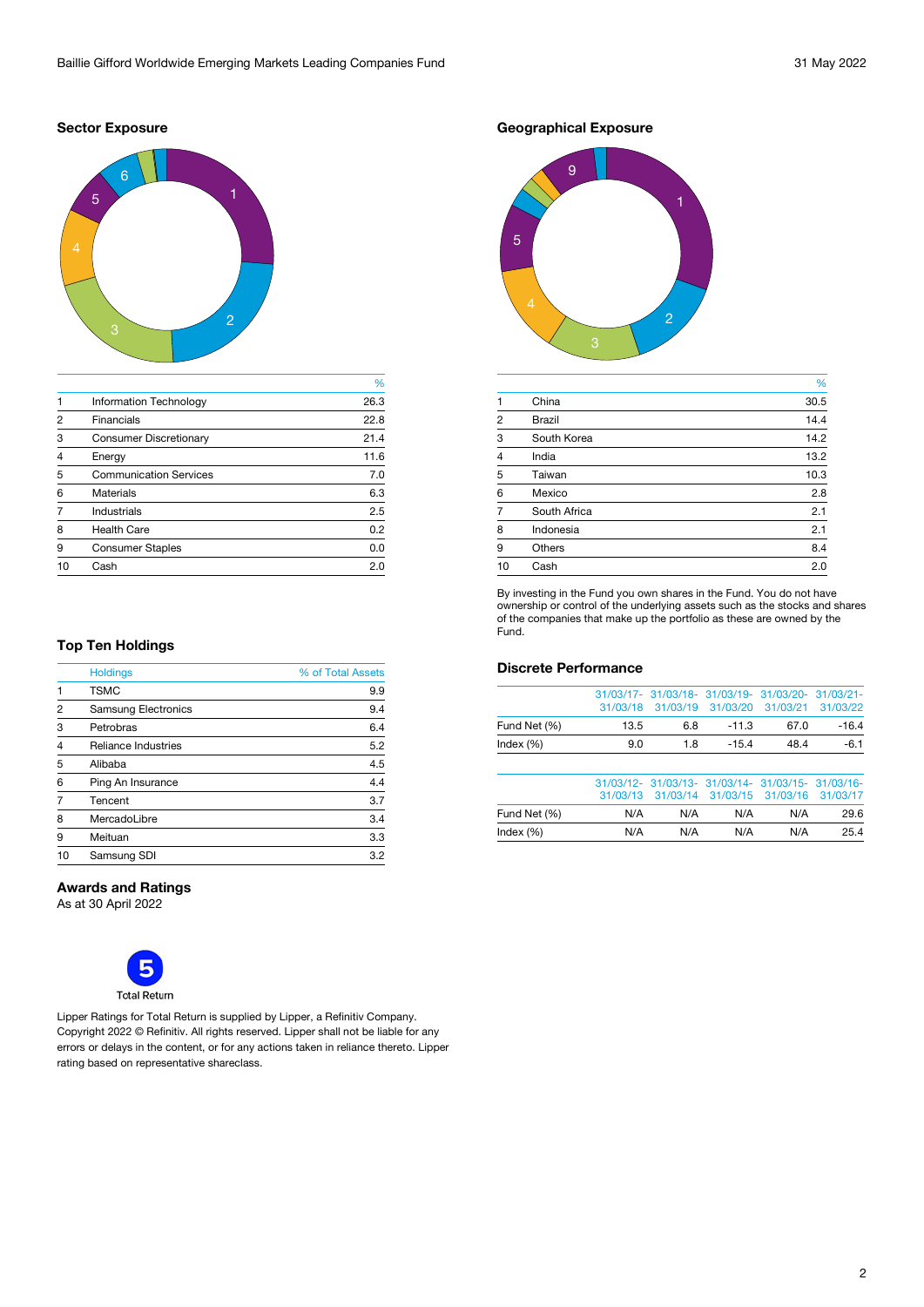The Fund is a sub-fund of Baillie Gifford Worldwide Funds PLC which is an established umbrella fund. Its Investment Manager and Distributor is Baillie Gifford Investment Management (Europe) Limited ("BGE"). This document does not provide you with all the facts that you need to make an informed decision about investing in the Fund. Further details of the risks associated with investing in the Fund can be found in the Key Investor Information Document (KIID), or the Prospectus.

A Prospectus is available for Baillie Gifford Worldwide Funds plc (the Company) in English, French and German. Key Investor Information Documents (KIIDs) are available for each share class of each of the sub-funds of the Company and in one of the official languages of each of the EU Member States into which each sub-fund has been notified for marketing under the Directive 2009/65/EC (the UCITS Directive). These can be obtained from bailliegifford.com. In addition, a summary of investor rights is available from bailliegifford.com. The summary is available in English.

The sub-funds of the Company are currently notified for marketing into a number of EU Member States under the UCITS Directive. The Company can terminate such notifications for any share class and/or sub-fund of the Company at any time using the process contained in Article 93a of the UCITS Directive.

Nothing in the document should be construed as advice and it is therefore not a recommendation to buy or sell shares.

The ongoing charges figure is based on actual expenses for the latest financial period. Where the share class has been launched during the financial period and / or expenses during the period are not representative, an estimate of expenses may have been used instead. It may vary from year to year. It excludes the costs of buying and selling

assets for the Fund although custodian transaction costs are included. Where a share class has not been seeded an estimate of expenses has been used.

This document contains information on investments which does not constitute independent research. Accordingly, it is not subject to the protections afforded to independent research and Baillie Gifford and its staff may have dealt in the investments concerned. It is classified as advertising in Switzerland under Art 68 of the Financial Services Act ("FinSA").

This document is issued by Baillie Gifford Overseas Limited ("BGO") which provides investment management and advisory services to non-UK clients. BGO is wholly owned by Baillie Gifford & Co. Both are authorised and regulated in the UK by the Financial Conduct Authority. BGO is registered with the SEC in the United States of America, and is licensed with the Financial Sector Conduct Authority in South Africa as a Financial Services Provider. The Fund is authorised in Ireland and regulated by the Central Bank of Ireland.

BGE provides investment management and advisory services to European (excluding UK) clients. It was incorporated in Ireland in May 2018. BGE is authorised by the Central Bank of Ireland as an AIFM under the AIFM Regulations and as a UCITS management company under the UCITS Regulation. BGE is also authorised in accordance with Regulation 7 of the AIFM Regulations, to provide management of portfolios of investments, including Individual Portfolio Management ('IPM') and Non-Core Services. BGE has been appointed as UCITS management company to the following UCITS umbrella company; Baillie Gifford Worldwide Funds plc. Through its MiFID passport, it has established Baillie Gifford Investment Management (Europe) Limited (Frankfurt Branch) to market its investment management and advisory services and distribute Baillie Gifford Worldwide Funds plc in Germany. Similarly, it has established Baillie Gifford Investment Management (Europe) Limited (Amsterdam Branch) to market its investment management and advisory services and distribute Baillie Gifford Worldwide Funds plc in The Netherlands. Baillie Gifford Investment Management (Europe) Limited also has a representative office in Zurich, Switzerland pursuant to Art. 58 of the Federal Act on Financial Institutions ("FinIA"). The representative office is authorised by the Swiss Financial Market Supervisory Authority (FINMA). The representative office does not constitute a branch and therefore does not have authority to commit Baillie Gifford Investment Management (Europe) Limited.

Baillie Gifford Asia (Hong Kong) Limited 柏基亞洲(香港)有限公司 ("BGA") holds a Type 1 and a Type 2 licence from the Securities and Futures Commission of Hong Kong to market and distribute Baillie Gifford's range of collective investment schemes to professional investors in Hong Kong. Baillie Gifford International LLC was formed in Delaware in 2005 and is registered with the SEC. It is the legal entity through which BGO provides client service and marketing functions in

#### North America.

Baillie Gifford International LLC, BGE and BGA are a wholly owned subsidiaries of Baillie Gifford Overseas Limited. All information is sourced from Baillie Gifford & Co. All amounts in share class currency and as at the date of the document unless otherwise

Investment markets can go down as well as up and market conditions can change rapidly. The value of an investment in the Fund, and any income from it, can fall as well as rise and investors may not get back the amount invested.

The specific risks associated with the Fund include:

stated. All figures are rounded, so any totals may not sum.

Custody of assets, particularly in emerging markets, involves a risk of loss if a custodian becomes insolvent or breaches duties of care.

The Fund invests in emerging markets where difficulties in dealing, settlement and custody could arise, resulting in a negative impact on the value of your investment.

The Fund's concentrated portfolio relative to similar funds may result in large movements in the share price in the short term.

The Fund has exposure to foreign currencies and changes in the rates of exchange will cause the value of any investment, and income from it, to fall as well as rise and you may not get back the amount invested.

The Fund's share price can be volatile due to movements in the prices of the underlying holdings and the basis on which the Fund is priced.

Further details of the risks associated with investing in the Fund can be found in the Key Investor Information Document (KIID), or the Prospectus. Copies of both the KIID and Prospectus are available at bailliegifford.com.

#### **Definitions**

Active Share - A measure of the Fund's overlap with the benchmark. An active share of 100 indicates no overlap with the benchmark and an active share of zero indicates a portfolio that tracks the benchmark.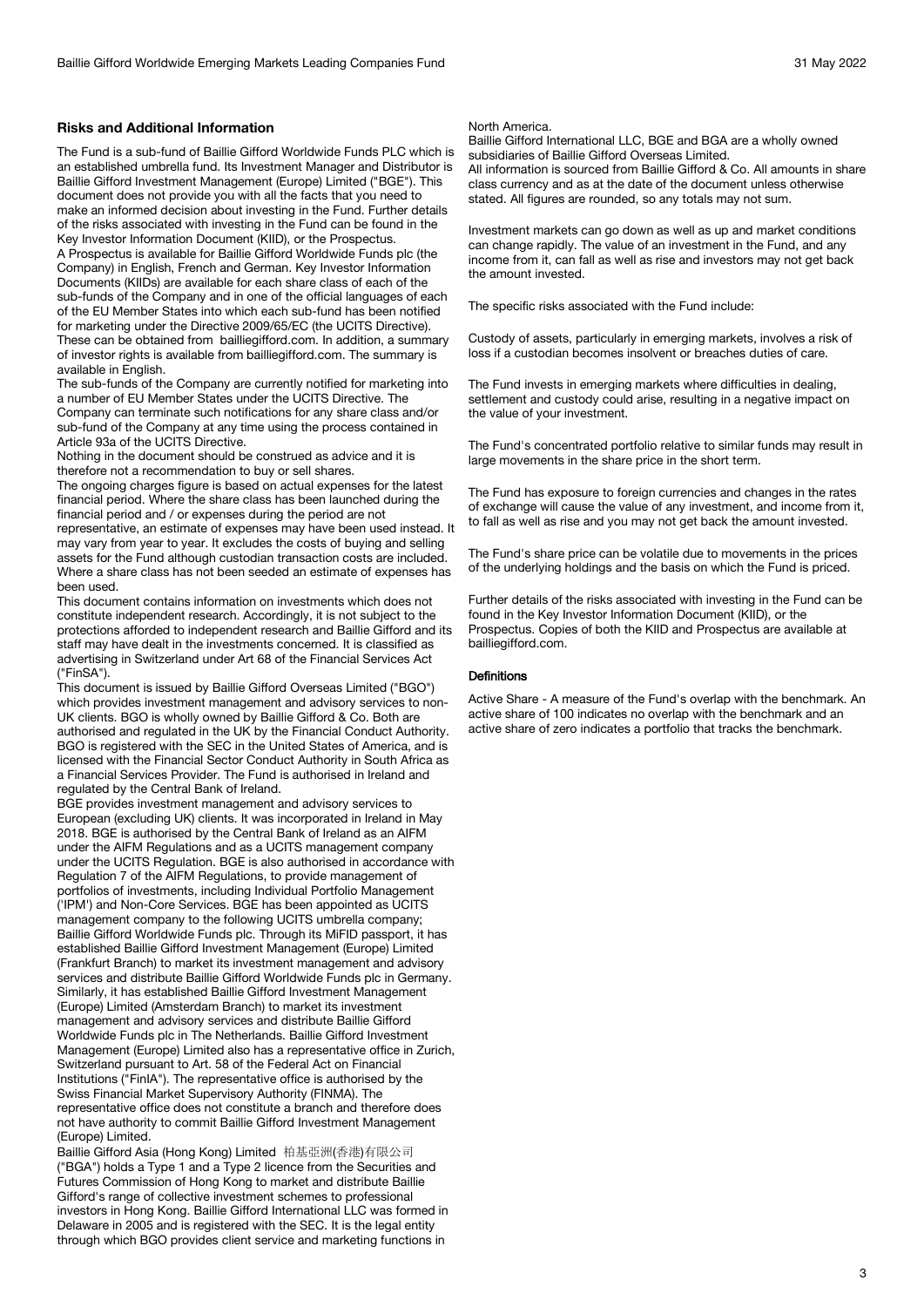#### **Awards and Ratings**

The information contained herein: (1) is proprietary to Morningstar and/or its content providers; (2) may not be copied or distributed; and (3) is not warranted to be accurate, complete, or timely. Neither Morningstar nor its content providers are responsible for any damages or losses arising from any use of this information. Past performance does not predict future returns.

#### **How to Deal**

To deal please contact your representative below or alternatively you can contact Brown Brothers Harriman direct by phone or post.

Tel Dublin: +353 1 241 7156 Tel Hong Kong: +852 3971 7156

Fax Dublin: +353 1 241 7157 Fax Hong Kong: +852 3971 7157

Address:

Brown Brothers Harriman Fund Administration Services (Ireland) Limited

30 Herbert Street, Dublin 2, D02 W329, Ireland

Further information about the Fund can also be obtained from locally appointed agents, details of which are available from the country specific pages at bailliegifford.com.

#### **Target Market**

This Fund is suitable for all investors seeking a Fund that aims to deliver capital growth over a long-term investment horizon. The investor should be prepared to bear losses. This Fund is compatible for mass market distribution. This Fund may not be suitable for investors who are concerned about short-term volatility and performance, seeking a regular source of income and investing for less than five years. This Fund does not offer capital protection.

#### **Legal Notices**

Source: MSCI. MSCI makes no express or implied warranties or representations and shall have no liability whatsoever with respect to any MSCI data contained herein. The MSCI data may not be further redistributed or used as a basis for other indexes or any securities or financial products. This report is not approved, endorsed, reviewed or produced by MSCI. None of the MSCI data is intended to constitute investment advice or a recommendation to make (or refrain from making) any kind of investment decision and may not be relied on as such.

#### **Financial Intermediaries**

This document is suitable for use of financial intermediaries. Financial intermediaries are solely responsible for any further distribution and Baillie Gifford takes no responsibility for the reliance on this document by any other person who did not receive this document directly from Baillie Gifford.